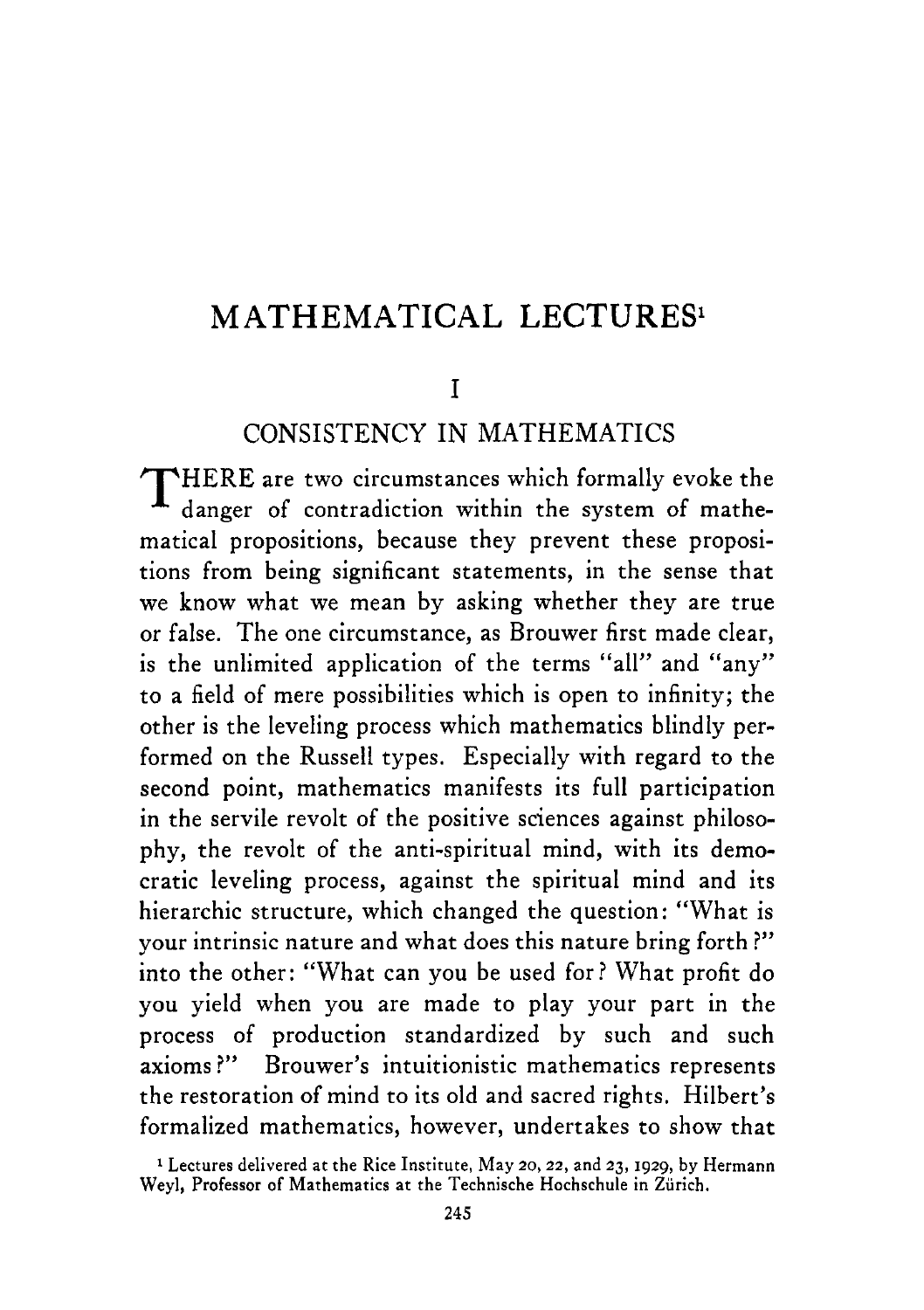the opposite party, which indeed sinks far below the mind when it demands that its overflowing wealth of "results" be accepted as literally true, is ultimately right in spite of all-ultimately, however, meaning: before a transcendental forum which we realize symbolically. In mathematics the inquiry into the genuineness or non-genuineness of the inner working of our entire western culture urges towards a more rigorous decision than can be attained in the other hazier fields of knowledge.

With regard to the first point, the usage of the terms "all" and "any," I think one does not hit quite the right spot by referring to the validity or invalidity of the principle of the excluded middle. **As** you know, the point in question is the confrontation of the two assertions: "Being given a set *M*  of objects, there exists an element in *M* with the property **3"** and **"All** elements of the set *M* have the property non-8." But the stress is not on the fact that two assertions are confronted one of which occurs as the negation of the other, but on the fact that these assertions involve the terms "there exists" and "all." Moreover, it is incorrect to describe the intuitionistic point of view by saying that the *tertium non datur* applies or does not apply in the case referred to, according as *M* is a finite or an infinite set. The issue does not lie in the distinction between finite and infinite, but it depends on whether *M* is given as an aggregate of objects which are individually exhibited, one by one (and is therefore indeed finite), or not. If several pieces of chalk lie in front of me, the assertion: "All these pieces are white" is merely an abbreviation for the assertion: "This piece is white, and this piece is white, and  $\cdots$  " (while I exhibit them one by one); likewise "There exists among them one red one" is an abbreviated expression for: "This one is red,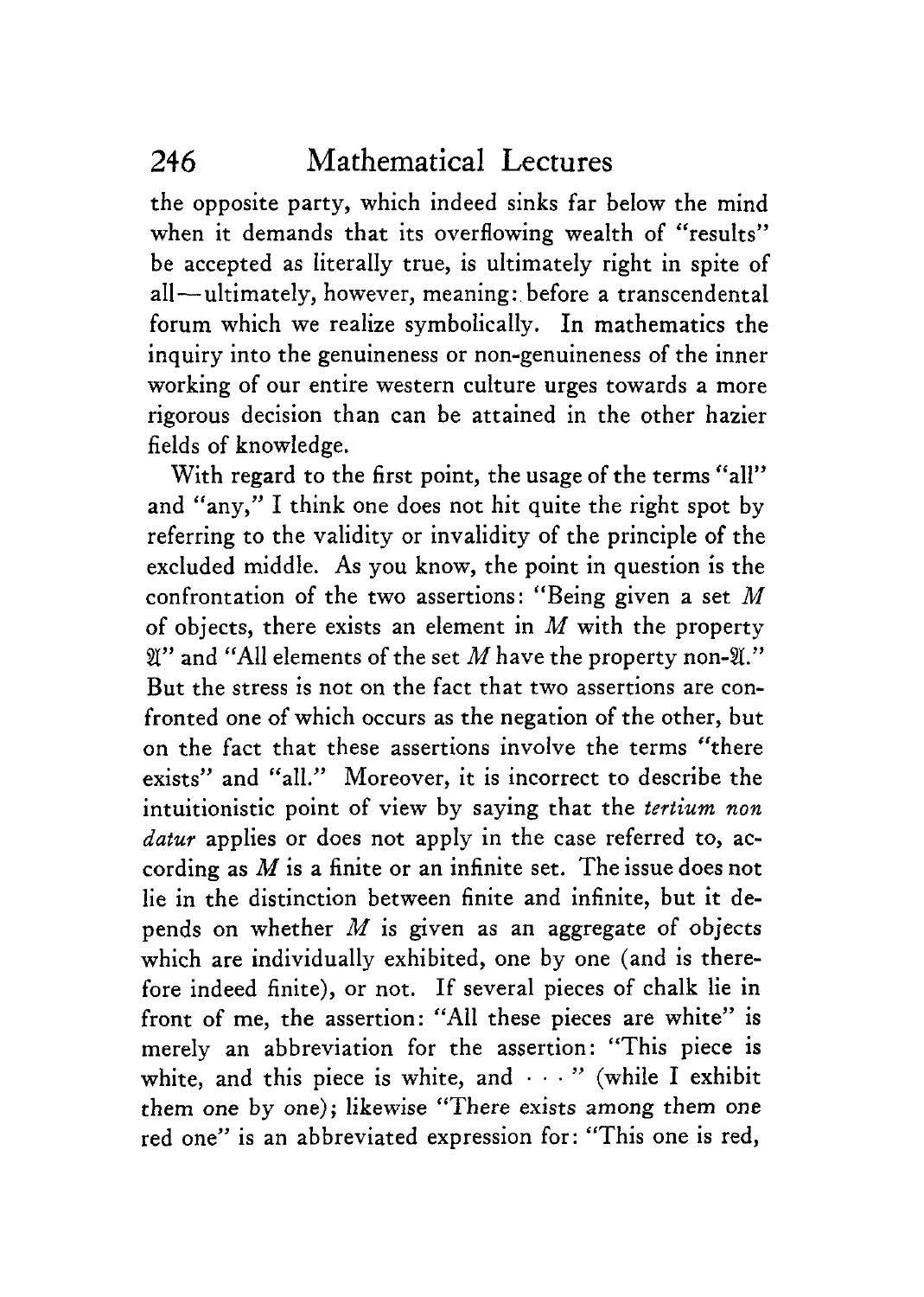or this one is red, or  $\cdots$ ." But such an interpretation is possible only for sets the elements of which are exhibited. If, in opposition to the given example, we take the sequence of natural numbers 1, **2,** *3,* . . and consider an assertion such as "All numbers are even," the analogous interpretation leads to an infinite logical product (I put the logical "and" and "or" into analogy with the arithmetical  $\times$  and  $+$ ): 1 is even, and **2** is even, and *3* is even, - . But this obviously has no meaning. Wherever a general proposition of this kind occurs, it has a hypothetical meaning, it assures that if you are given any definite number, for example 18, you are certain of the correctness of the judgment that 18 is an even number. It is evidently impossible and without meaning to negate such a hypothetical proposition. This fact that the negation cannot be carried out, and not the invalidity of the *tertium non datur,* is the point on which the matter hinges. The formal negation of our general judgment: "there is an odd number" would be equivalent to an infinite logical sum: 1 is odd, or 2 is odd, or  $\cdots$ ; it gains significance only with a view to the explicit construction of an individual definite number, for example 17, which is established to be odd. I have therefore called the existential proposition an abstract of judgment. If knowledge is a valuable treasure, I compare this abstract to a paper which informs us of the existence of a treasure but without disclosing where it lies. With regard to the transition from finite logical sums and products to infinite ones, matters stand much the same as in the domain of arithmetical operations, where the definition of a finite sum does not *a priori* determine the meaning of an infinite **sum.** 

I do not want to go into too much discussion to convert you to this opinion of Brouwer's. It is entirely a matter of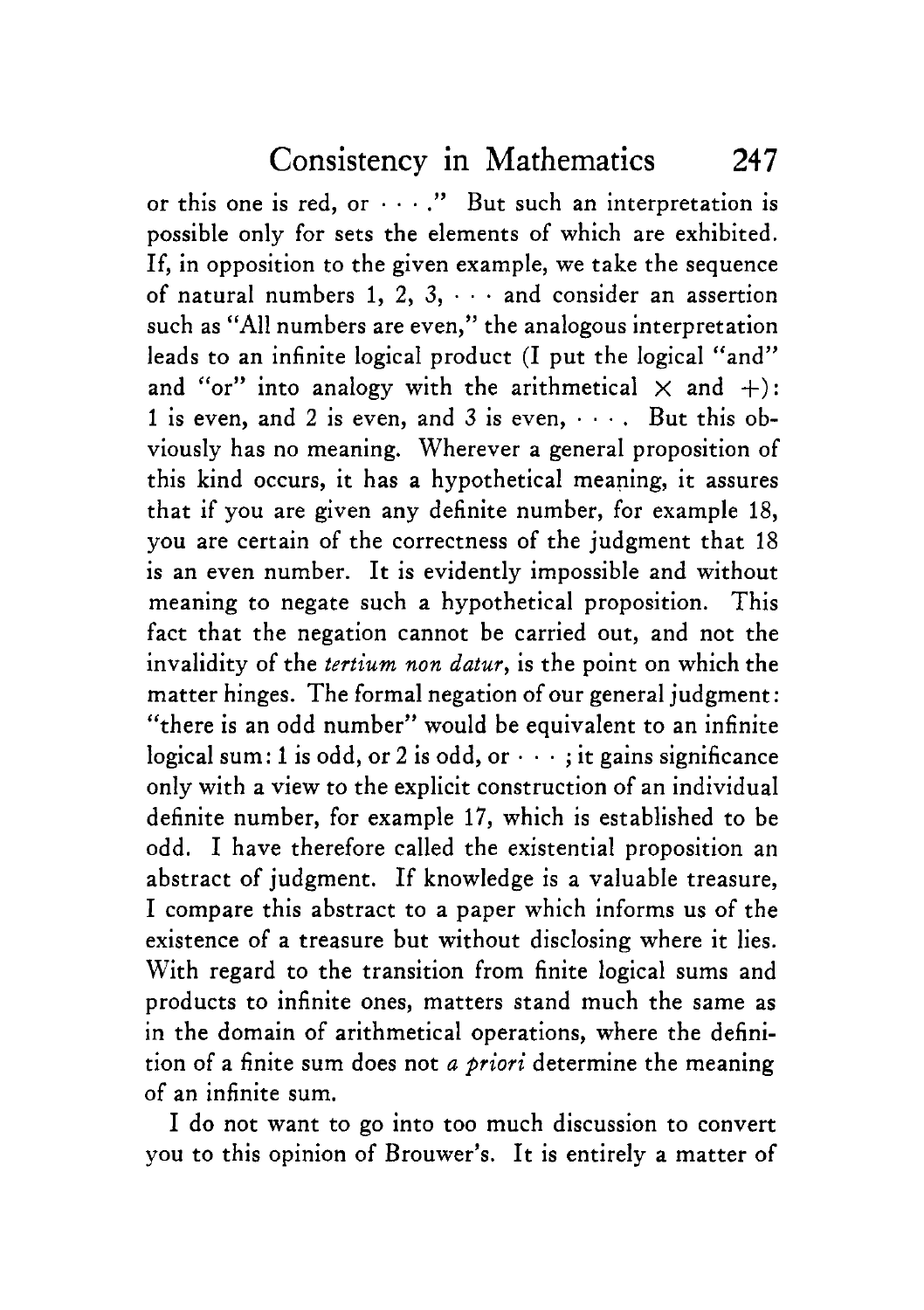reflection *(Besinnung),'* which has nothing to do with any epistemological, or perhaps even metaphysical theories, nor indeed with any arbitrarily declared mathematical axioms and their technical manipulation. Everybody will admit its truth provided he understands it.

In the development of arithmetic, we can perhaps distinguish four stages with regard to the part played by the infinite. To the first stage belongs a concrete individual iudgment like  $2+3=5$ . To the second, for example, the following judgment of hypothetical generality: "If m and *n*  are any two concretely given number signs, then  $m + n =$  $n+m$ ." I can comprehend the meaning of this proposition and convince myself intuitively of its correctness, without generating" any other number beside the two concretely **IC**  given ones m and *n;* it is not even necessary to form the number  $m+n$ . In the third stage, the actually occurring number signs are imbedded into the sequence of all *possible*  numbers, which originates by means of a generating process according to the principle that from a given number a new one, the following one, can always be formed by addition of the number 1. Here the existent is projected into the background of the *possible,* the background of a manifold of possibilities which is produced and ordered according to a fixed process but is open into infinity. To this point of view corresponds the method of definition and conclusion by means of complete induction. I cannot conceive of a grosser misunderstanding than that of making the legitimacy of this procedure which refers to the *possible* depend, as Russell does, on the actual existence of infinitely many objects in the real world. I believe that here we strike the root of the

**<sup>1</sup>L. E.** J. **Brouwer,** *"Intuitionistische Betrachtungen uber den Formalisniw,"*  **Sitzungsberichte der Preussischen Akademie der Wissenschaften, 1928,** pp. **48-52. A bibliography is included.**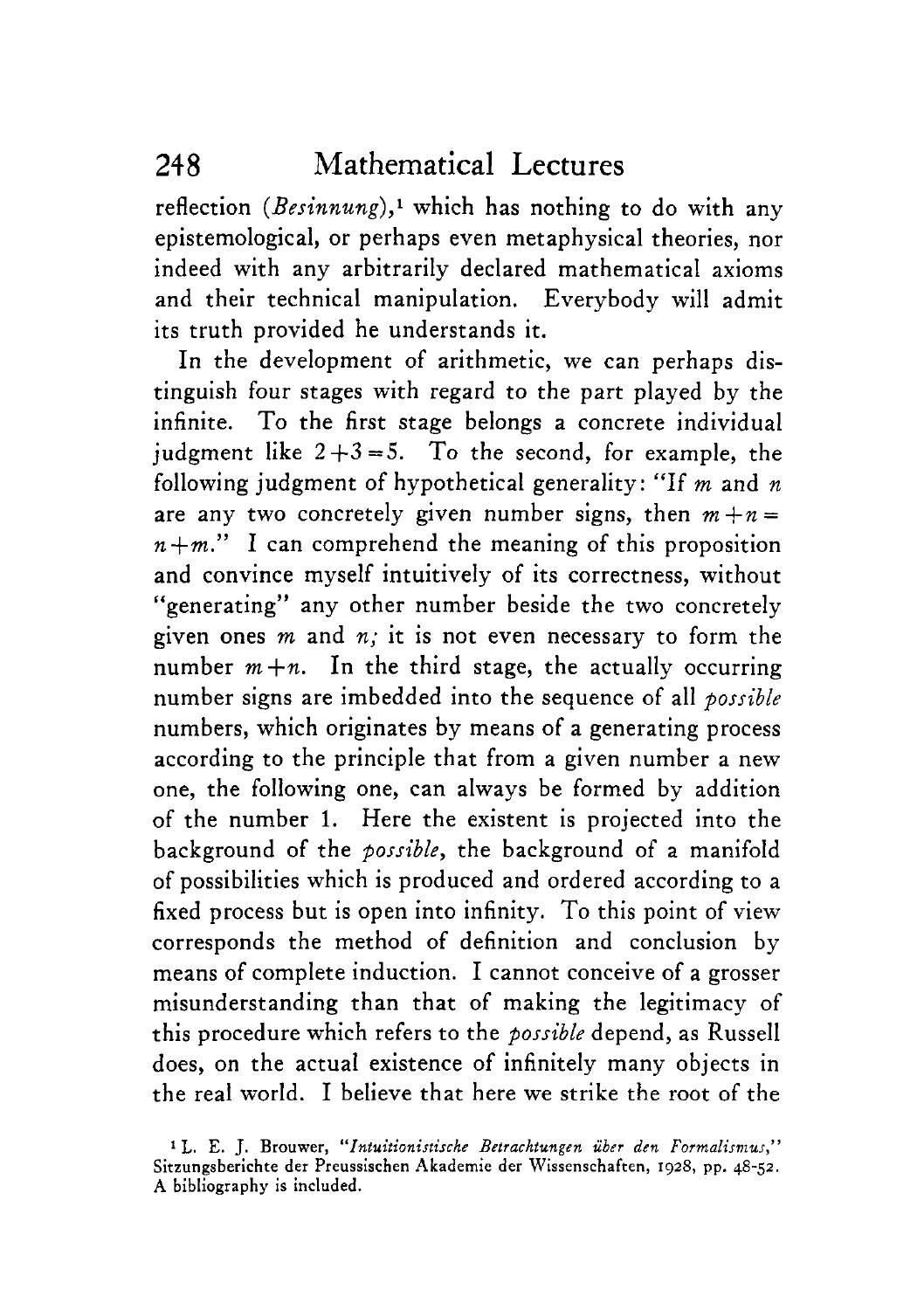Consistency in Mathematics 249

mathematical method in general: the *a priori* construction of the *possible* in opposition to the *a posteriori* description of what is actually given. In the fourth place, however, and this is where according to Brouwer the fault of mathematics begins, the theory of sets declared the sequence of natural numbers, a sequence open into infinity, to be a closed complete aggregate of elements existing in themselves. Take the definition: *"n* is even or odd according as there does or does not exist a number *x* such that  $n=2x$ ." Whoever accepts this definition which appeals to the infinite totality of numbers as having a meaning, has passed into another sphere; for him the number system has become a realm of absolute existences which is "not of this world" and of which our consciousness catches a glimpse only here and there.

The second weak spot in the body of mathematics is due to the objectivation of properties, as Russell emphatically pointed out. As long as we deal with the natural numbers as objects of investigation, single definite properties such as being even, being a prime, etc., occur. The new step is made, when a judgment like "18 is even" is no longer subsumed under the propositional form, *"x* is even" by the substitution  $x=18$ , but under the form "x has the property y" with two empty places,  $x$  and  $y$ . Properties have hereby become objects of a different order, to which the primary objects, the numbers, can entertain the relation *E* of "participation,"  $\mu \neq \theta \in$ <sub>is</sub>, as Plato says. This step becomes dangerous only when the terms "all" and "any" are applied without restriction to this new realm whose objects are "the possible properties." In this sense the second step is already included in the first. It is known that the constructive generation of properties establishes **a** hierarchy of types, the Russell types, the neglect of which leads to striking contradictions. An objectivated property is usually called a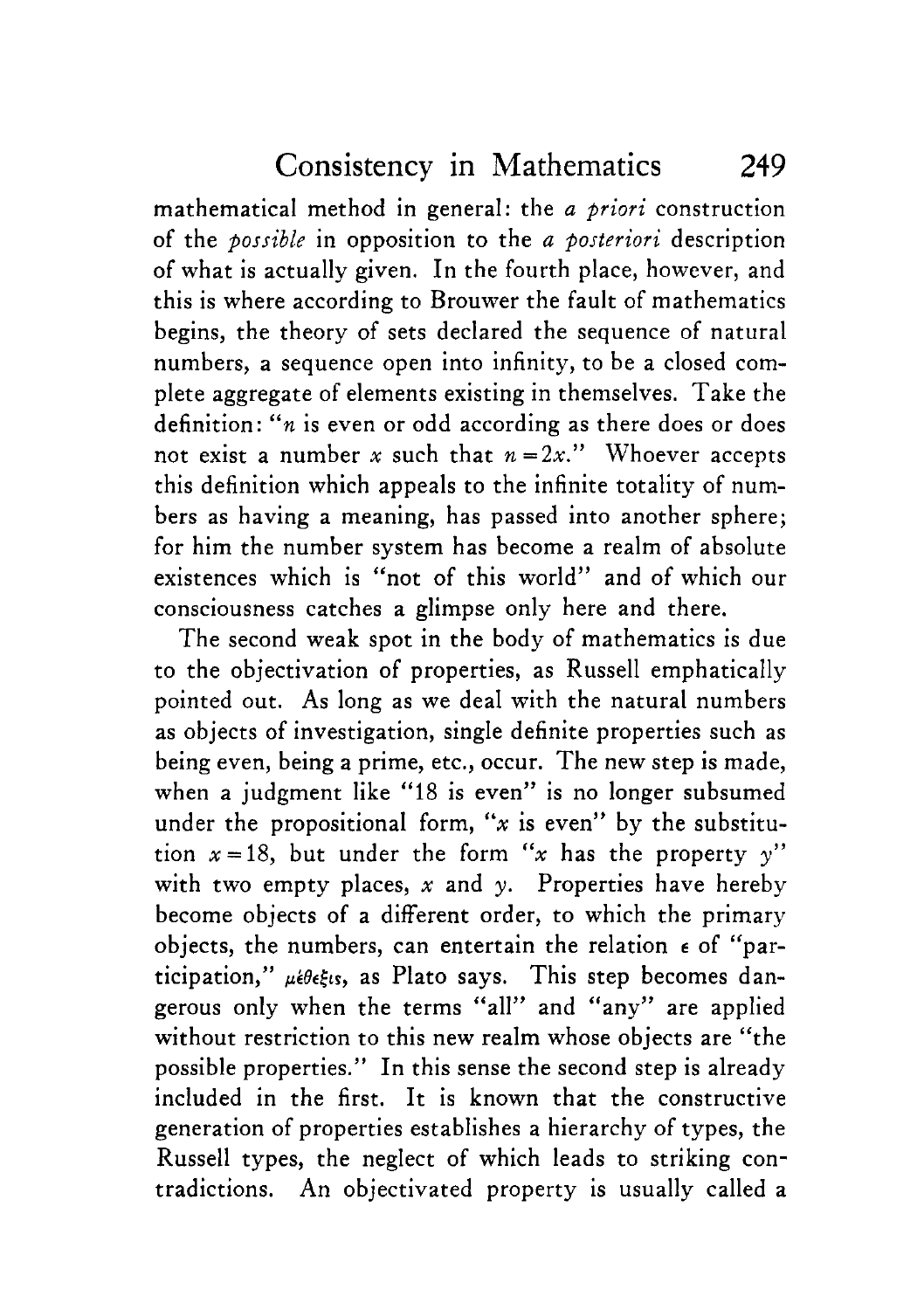*set* in mathematics; and the real number of analysis is essentially equivalent to the notion "set of natural numbers." Therefore this second step is of decisive importance for the foundation of the theory of the continuum as the field of all possible real numbers. Usually the word "set" when used in opposition to "property" includes this further convention: the sets corresponding to the properties  $\mathfrak A$  and  $\mathfrak A'$  shall be considered equal if every object with the property 8 also has the property *8',* and vice versa. I shall here, however, leave aside the difficulties connected with carrying this identity principle into effect in a rigorous manner.

The intention of the Hilbert proof theory is to atone by an act performed once for all for the continual titanic offences which mathematics and all mathematicians have committed and will still commit against mind, against the principle of evidence; and this act consists of gaining the insight that mathematics, if it is not true, is at least consistent. Mathematics, as we saw, abounds in propositions that are not really significant judgments. But we must abstract from the content of *all* its propositions and consider only their formal structure when we intend to show that they involve no contradictions. Thus mathematics becomes, in Hilbert's theory, a game with signs and formulas; the formulas, which consist of signs, have no meaning which they wish to convey, but they are the material of the game of demonstration: according to the rules of the game new formulas are constructed from those already at hand. The formulas that one starts with are the axioms. Among the signs the negation occurs. We would have a contradiction if of two proof games which both start from the axioms and are played according to the rules of the game, one ended up with the formula **<sup>b</sup>** and the other with the contrary one  $\sim b$ . The point is to gain the insight that this can never occur, and this is an act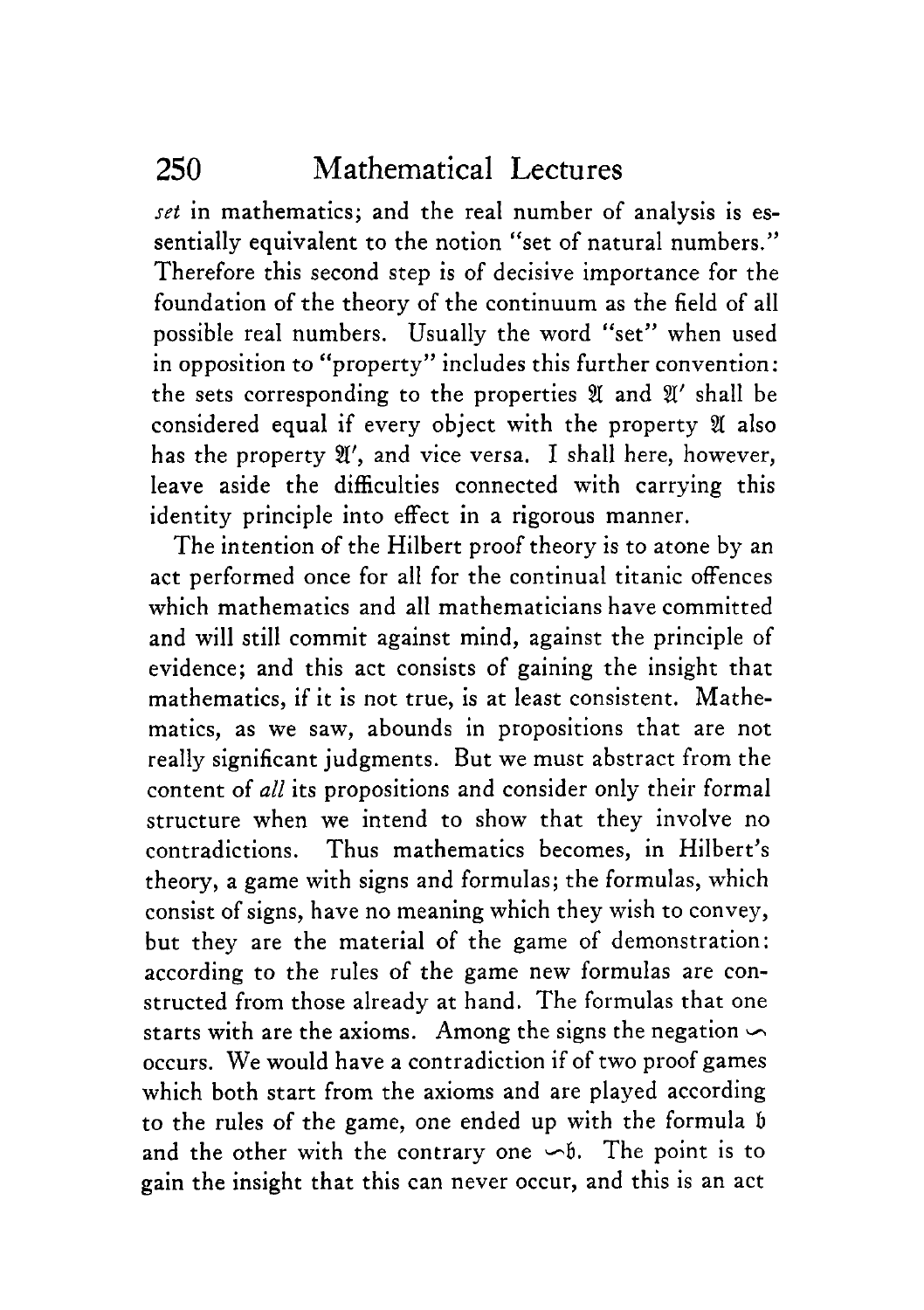of cognition and not play. Exactly **as** we can convince ourselves that in a correctly played game of chess a position with nine white pawns can never occur. The insight into the consistency of the game of mathematics has to be attained in the same direct way as that referring to the chess game. Here the consideration proceeds as follows: in the initial position there are eight white pawns. According to the rules a move may decrease, but cannot increase, the number of pawns.  $\rm{Ergo}\,\cdots\,\rm{This}$  ergo stands for the conclusion by complete induction which follows the concrete given chess game, move by move. It is self-evident for Hilbert that the considerations by means of which the consistency proof is given in "metamathematics" are throughout endowed with the finite character postulated by Brouwer. This intuitive thinking in terms of content matter is based on evidence and not on axioms; it is conveyed by means of language which is necessarily always an uncertain tool of communication. On the other hand, mathematics itself has no need of any language, since its formulas mean nothing and convey nothing.

But why go beyond the bounds of significant judgments, since what lies beyond is totally empty and cognition can gain nothing from it? A possible answer to this question appears to be that which assigns to the ideal judgments a part similar to that played by paper money in economy: it does not add new values to the real ones but it makes their handling easier. Whenever, in Hilbert's formalized mathematics a proof yields a final formula which admits interpretation as a significant judgment, this judgment is true. But I hardly think that this purely technical employment of the formulas for the deduction of significant propositions would sufficiently justify the method. Still this is not a controversy of principle but only a question of econ-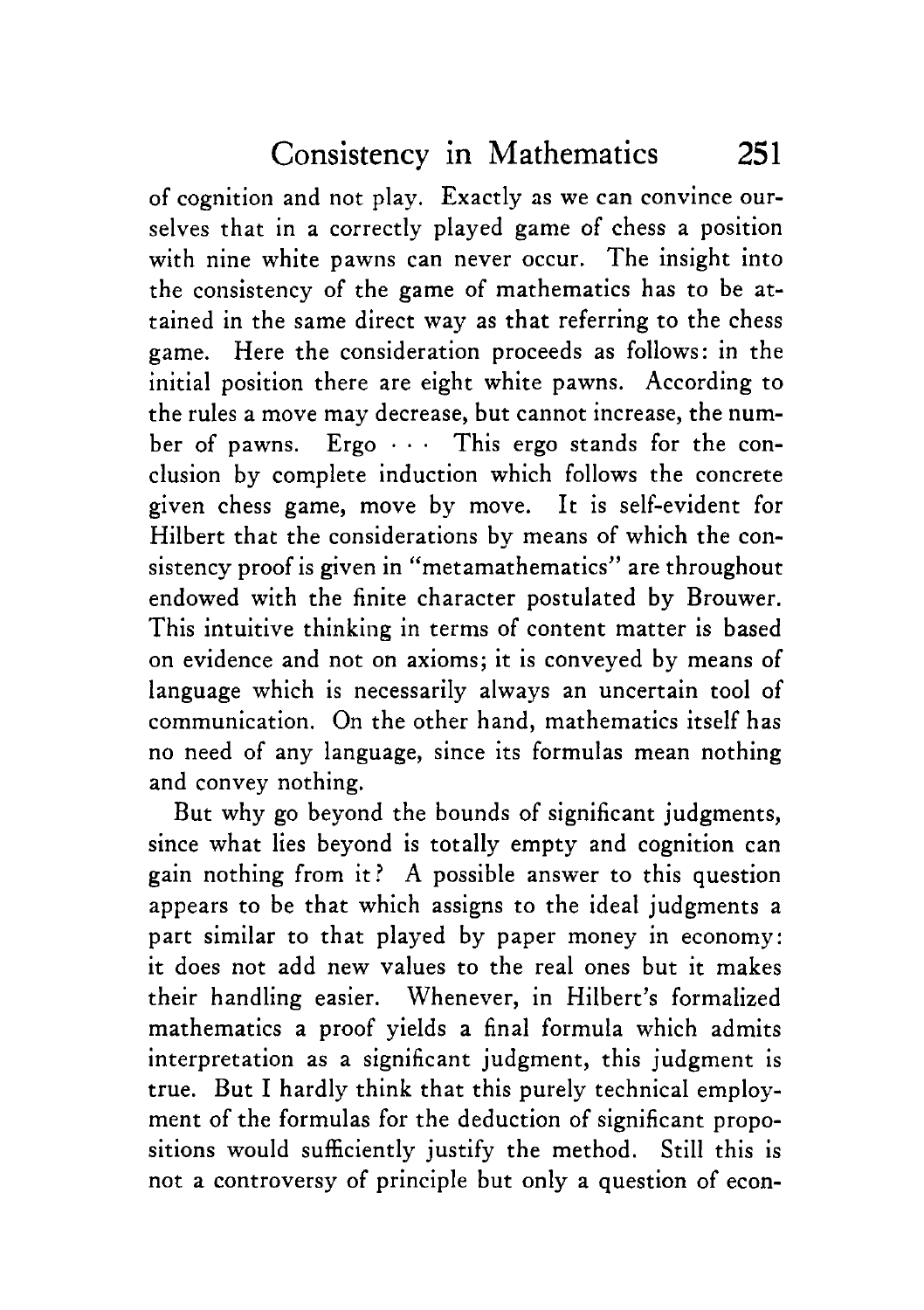omy. Hilbert himself gives the somewhat obscure answer that the infinite plays the part of an idea in the Kantian sense, namely that it supplements the concrete in the sense of totality. I hope I am in agreement with Hilbert when I interpret this as analogous to the construction by which I imbed the objects which are actually given to me in my consciousness into the totality of an objective world which comprises many things that are not immediately present to my mind. From the point of view of pure consciousness, it is also here not at all easy to understand what this supplementation really means. Certain epistemological schools would like to interpret it as being only a technical artifice which enables one to find one's way about more easily in one's own consciousness. But there are enough people, and I belong to them, who have the firm belief that somehow the reality of the "you" and of the exterior world embodies a higher truth than this solipsistic point of view. Theoretical physics justifies and completes the construction of that intersubjective world we build up in our natural life. The conditions which prevail here by no means correspond to Brouwer's ideal of a science. An individual assertion, an individual physical law has no meaning that can be realized by intuition and verified by experience. Only the theoretical system as a whole is capable of confrontation with experience. And it holds good if *concordance* prevails, that is, if on the basis of our theories, all indirect determinations of the same physical quantity lead to the same result.

An example will make clear what I mean. Let us consider a definite oscillation of a pendulum; and let us assume that its period can be observed directly with an error less than 0.1 second, so that periods of oscillation which are described by the theoretical physicist as differing by less than 0.1 second **are** actually equal, i. e., equal for our direct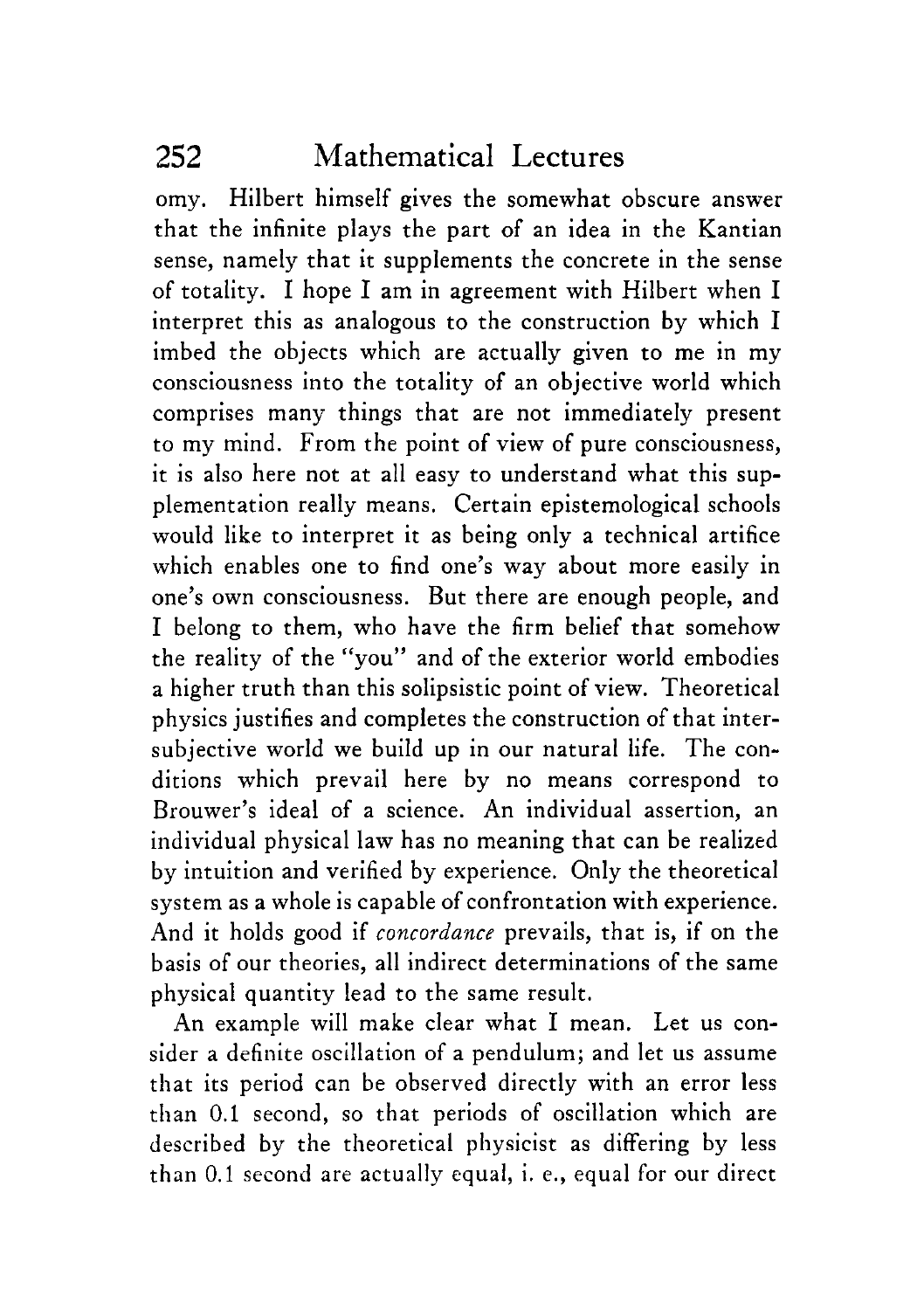perception. Still there is a simple way of increasing the exactness of observation a hundredfold: one waits until 100 oscillations have taken place and then divides the observed period by 100. But this indirect determination is dependent on a certain hypothesis, namely on the hypothesis that all oscillations last the same length of time. This can of course be tested by the direct observation with an exactness of 0.1 second, However, if the theory is used in the indicated manner, not this is meant, but instead that the periods are absolutely equal, or equal with a hundredfold precision. This assumption, just as well as the assertion with regard to the period of an individual oscillation to which it leads, is without meaning for the intuitionist who respects the limits of intuitive exactness. Still it is possible to test the hypothesis in a certain sense: one finds that the period of duration of *m* successive oscillations is to that of *n* oscillations as *m* is to *n,* where *m* and *n* are large numbers (for the test we arbitrarily choose several series of oscillations). If I interpret Hilbert correctly, an analogous situation is already prevailing in pure mathematics.

The formalist who abides by his principles must leave the question unanswered why he chooses just *there* axioms for the starting-point of his proof game. Also his interest in the fact that no contradiction occurs can hardly be justified or can at most be justified by the following remark. If two games lead to the formulas  $\mathfrak b$  and  $\sim \mathfrak b$ , then, if  $\mathfrak a$  is an arbitrary given formula, it is possible to obtain the formula a by two additional moves, as final result. It is consequently *a priori*  certain that one can prove any arbitrary formula a and one has a simple fixed rule according to which to do it. In this case the game would be tedious; still it would only be tedious if I knew the contradiction. If, however, we consider this game of formulas as a symbolic expression of a theory about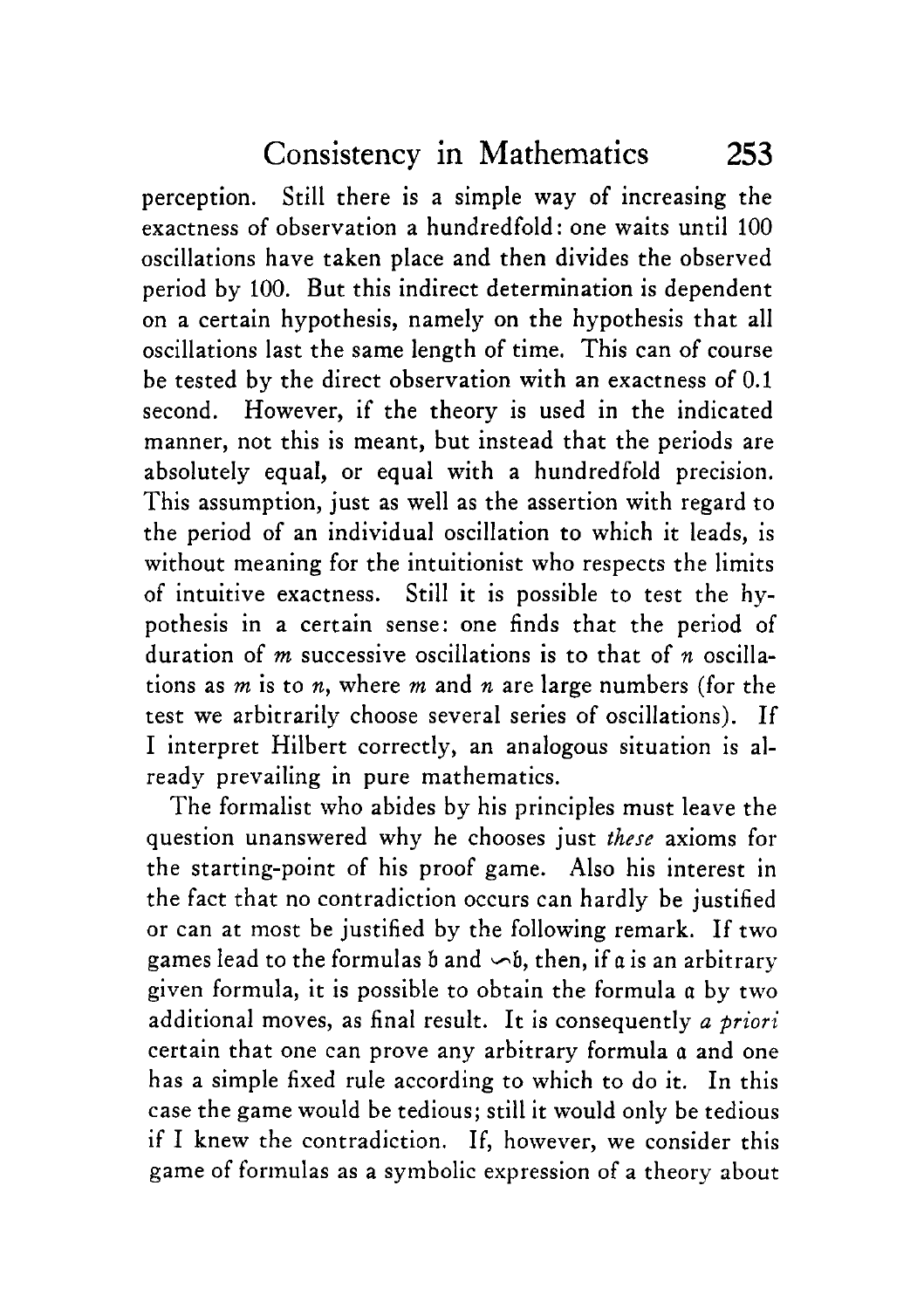the world, consistency is involved in the above described concordance. Thus we get a more satisfactory answer: only a consistent theory can lead to concordant results when it is applied to experience; the consistency is that part of the concordance which refers only to the theory itself, the part in which the sphere of what is sensually given is not yet touched. It is the task of the mathematician to see that the theories of the concrete sciences satisfy this condition *sine qua non* of being formally definite and consistent.

The development of science has shown clearly that different theoretical constructions of the world satisfy the postulate of concordance. The decision between the theories which compete in this manner is practically cogent for every open-minded scientist, yet it is hard to say precisely what brings it about. On the other hand it **is** scarcely up to us, the mathematicians and physicists, to account for this question; for in this respect we are at the mercy of the decisions cast in the history of mind, destitute of that ultimate insight that Brouwer postulates. What truth means in physical theories is a philosophical or epistemological problem rather than a physical one.

After these general remarks, I should like to go into a more detailed discussion of the structure of Hilbert's formalized mathematics.' **As** long as the transfinite is excluded, only two kinds of signs occur in the formulas; the *constants*  like 1, 2; and the *operations*. Logical operations are  $\sim$ (negation), & (and),  $\vee$  (or),  $\rightarrow$  (implies); the first one is one-membered, the others are two-membered. The twomembered operations = (is equal to) and  $\epsilon$  (is element of) may be considered as logico-arithmetical ones. The operations  $\sigma$  (generates out of  $\alpha$  the natural number following  $\alpha$ )

**<sup>&#</sup>x27;This description follows, however, more closely a paper** of J. **v. Neumann.**  *Zeitschrift,* **vol. 26, 1927, page I) than Hilbert's own formal system.**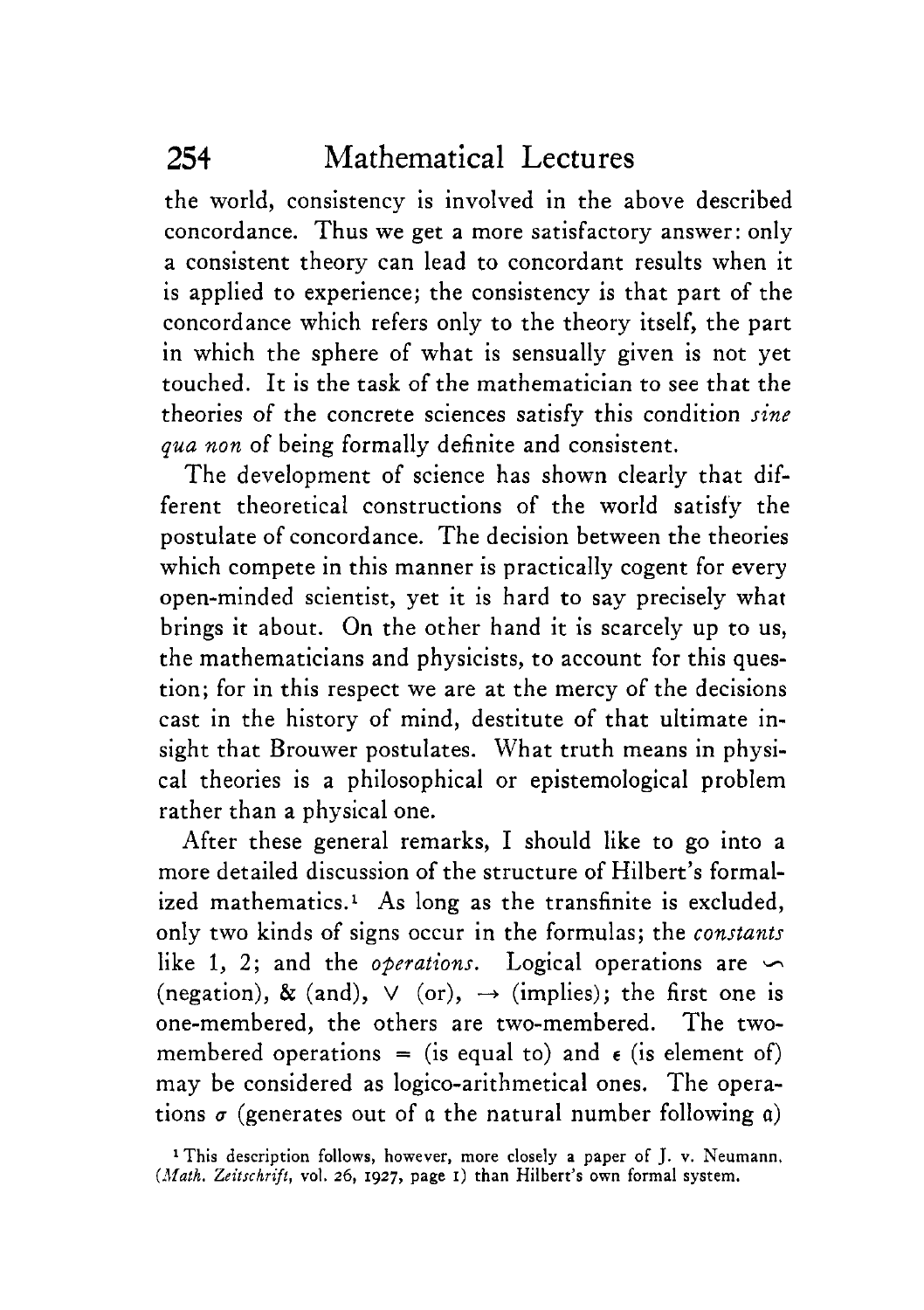and  $Z$  ( $Za$  read:  $a$  is a natural number) are purely arithmetical one-membered operations. But I should explain the sense in which I speak throughout of operations and not of relations and properties besides.  $\rightarrow$ , for example, stands for the operation which generates the judgment: *"a* implies  $6"$  from the two judgments a and  $6: Z$  is the operation which generates the assertion Zn: *"a* is a natural number" from a. These remarks are of course merely explanatory and are intended to recall the correspondence between the formulas of our formalized mathematics and certain propositions of ordinary mathematics which are meant as actual assertions of something.

If we include the infinite, two new kinds of signs become necessary: *oariabler* like *x, y,* and *integrations.* By means of the integration  $\Sigma$ <sub>z</sub> the assertion  $\Sigma$ <sub>z</sub> $\mathfrak{A}(x)$ : "There is an *x* for which  $\mathfrak{A}(x)$  holds," is obtained from the proposition  $\mathfrak{A}(x)$ with one variable *x*. It is distinguished from the operations by the fact that it contains an arbitrary variable *x* as an index and "ties up" this variable in the formula standing behind it, i.e., deprives it of its capability of being substituted, exactly as though a definite thing, a constant, had been substituted for this variable. We are now in a position to describe in general what a *formula* is. Let it be written in the form of a genealogical tree such that an operation appears as the father of the terms on which it works. Thus a 1, 2,  $\cdots$  membered operation is always followed by 1,  $2, \dots$  signs respectively; the immediate progeny of an integration consists of a single sign, while a constant or a variable is always a last member without descendants. At the head of the genealogical tree we find a sign of integration or operation, and all its branches end with constants or variables. We can describe the same thing inductively as follows: **An** individual constant or variable in itself con-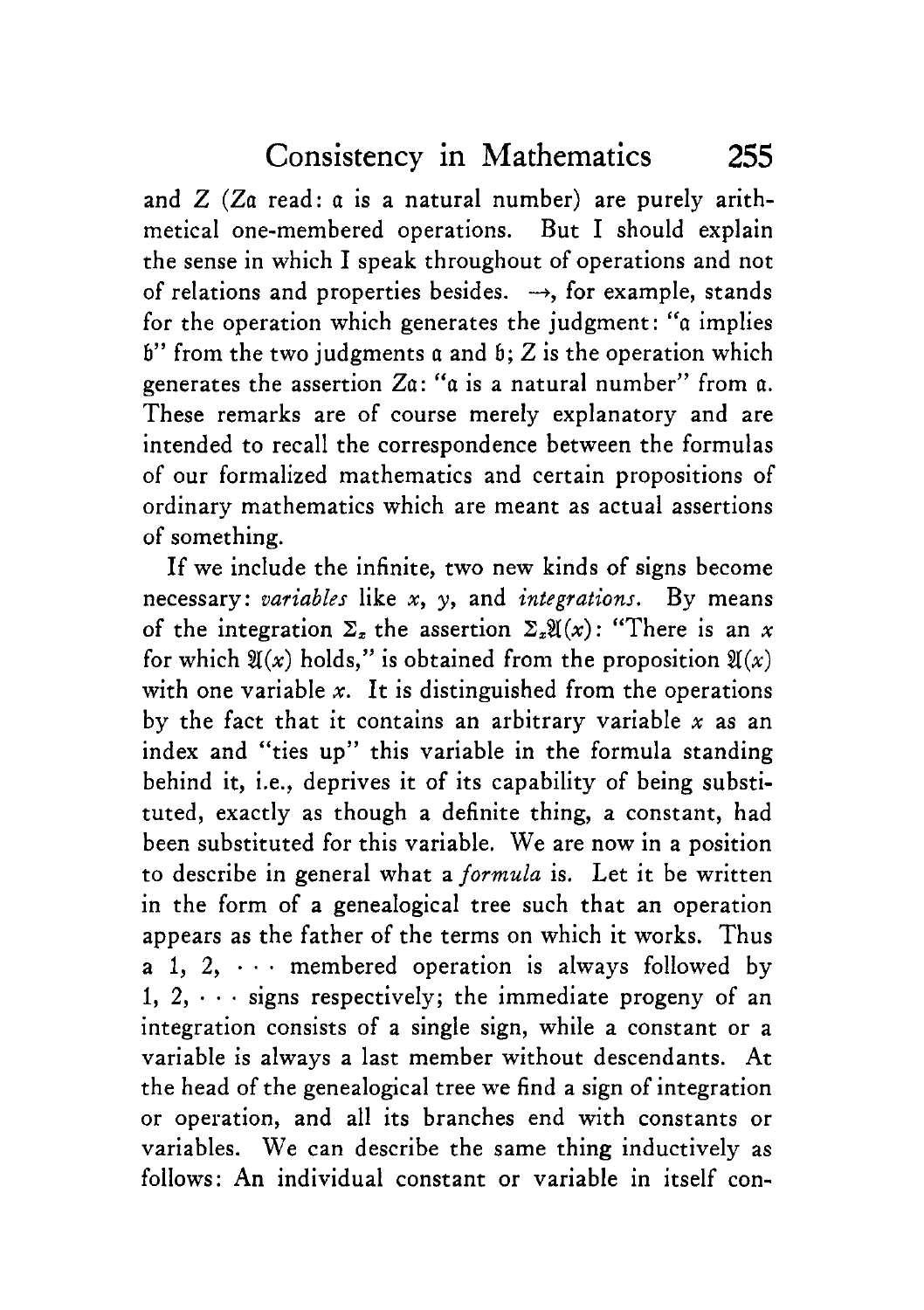stitutes a basic formula. Out of these basic formulas, we construct derived formulas according to the two fol-

*0* 

lowing principles: (1) If, for example, three formulas  $a_1$ ,  $a_2$ ,  $a_3$ , are given, and O is a definite threemembered operation, a new formula is obtained

by appending  $a_1$ ,  $a_2$ ,  $a_3$ , separately under the sign  $O$ . (2) If a formula  $\alpha$  is given, and if  $J<sub>x</sub>$  is an integration which carries a certain variable *x* as an index, a new formula is obtained by hanging a under the sign  $I<sub>x</sub>$ . To make a homogeneous description possible, we thus, for

example, write  $\alpha$  b instead of  $\alpha = \beta$ . But afterwards we may return to the habitual way of writing so as to prevent the formulas from having too strange an aspect. Let us do this, and also replace the operational symbol  $\sigma$  by the symbol **+I** which shall be put after the formula to which it refers

 $(a+1$  instead of  $\frac{1}{a}$ ). Furthermore I have to describe the process of substitution. If or  $\mathfrak{A}(x)$  may be, as we always assume in the following, an arbitrary formula in which at most *one* variable *x* occurs free (not tied up), and b (or **c)**  a formula without **a** free variable, a so-called normal formula, then  $x$  shall be replaced by the entire formula  $b$  everywhere in a where it occurs *free*. The process of substitution which is thus intuitively described, again produces a formula; this is the formula we have in mind when we use the abbreviation  $\mathfrak{A}(b)$ . The substitution rule would turn out to be more complicated if *8* contained several variables free and if free variables also occurred in  $\mathfrak b$ . For example, let  $\mathcal f_x$  stand for integration with respect to  $x$  from 0 to 1; then it is permissible to replace  $\nu$  in the correct formula

$$
f_xxy=\tfrac{1}{2}y
$$

by a constant or a function which does not contain the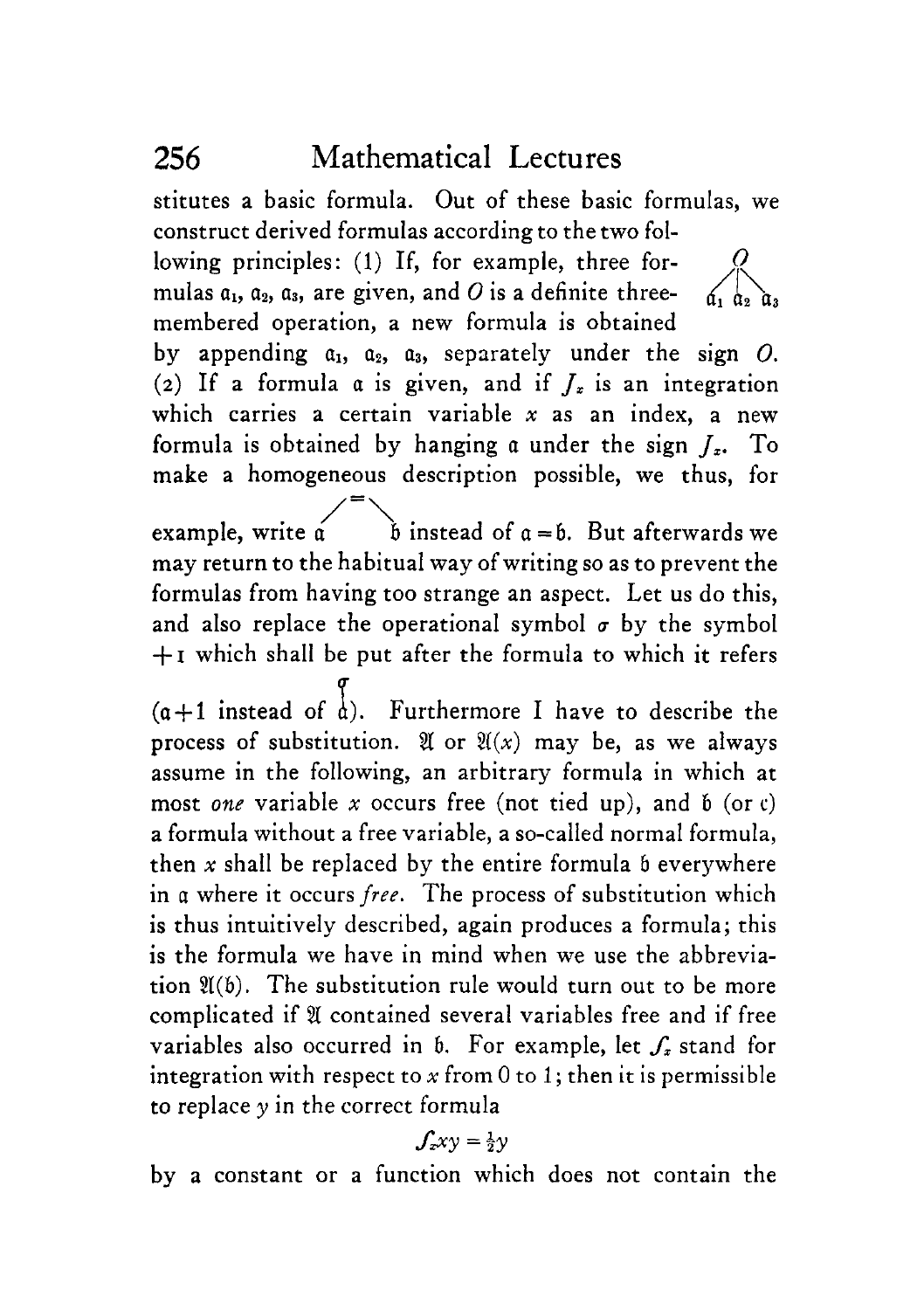variable  $x$ . On the other hand, nonsense results when  $y$  is replaced by a quantity containing *x,* for example by *x* itself:  $S<sub>x</sub>xx=\frac{1}{2}x$  instead of the correct result  $S<sub>x</sub>xx=\frac{1}{2}$ . However, we avoid these complications by the restriction mentioned above.

German letters are used in general descriptions for means of communication; they belong to the language and are not signs in the same sense as 1 or *x:* men at our game of mathematics. In the course of the development of mathematics, new signs can continually be introduced; but of course we must always make the accompanying remark that the sign is a constant, a variable, a 1, or 2, or  $3, \cdots$  membered operation, or an integration.

Now for the axioms! First the finite logical axioms such as  $(2, 4)$ <br>It states: if you have any two definite formulas b and c without free variables, put them together to the formula  $b \rightarrow (c \rightarrow b)$ ; you may then use this formula as an axiom. Thus *(t)* is not an axiom itself, but a general rule for formation of axioms, an inexhaustible source of axioms. It is not necessary here to enumerate the few finite logical axiom rules. Logic appears in the mathematics game as playing still another entirely different part: it furnishes the *rules of the game.* The only rule of moves is the following: If you have produced a formula b and a formula  $b \rightarrow c$  in which the same formula b stands to the left of the sign $\rightarrow$ , you can put down the formula c. **A** mathematical proof consists in forming axioms according to the axiom rules and proceeding from them to new formulas by the repeated application of the syllogism rule just described. What is obtained in this manner are *provable* or rather *proved* formulas. One can judge from the looks of a complete genealogical tree of signs whether it is a formula or not. But one cannot judge from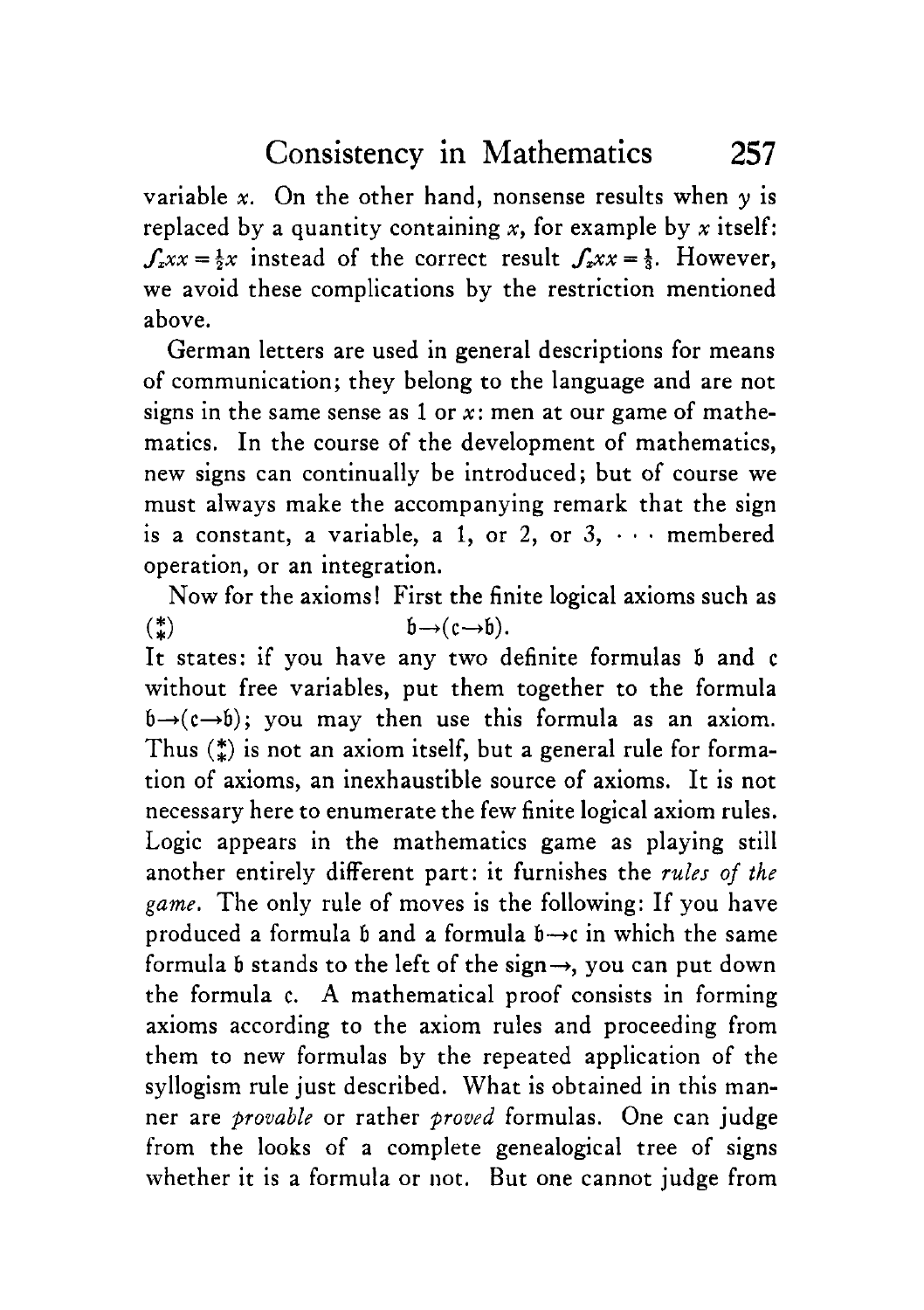the looks of a complete formula whether it is provable. This is mainly caused by the fact that during its inductive construction a formula increases at every step, while in the syllogism two formulas 6 and 6-x combine to a new one *c*  which is shorter than the second premise, so that extension and contraction continually alternate in the proof game.

The axiom rules of equality, in which variables and the process of substitution already play a part, are the following:

$$
\mathfrak{b}=\mathfrak{b}
$$

$$
(\mathfrak{b}=\mathfrak{c})\rightarrow(\mathfrak{A}(\mathfrak{b})=\mathfrak{A}(\mathfrak{c})).
$$

They have an intermediate position between pure logic and mathematics. In the third place we have the purely arithmetical axioms with which we are well familiar and which relate to the notion of natural numbers, as for instance

(This is an individual definite axiom, not a rule for the formation of axioms.) 21

 $Zb \rightarrow Z(b+1)$ .

Now comes the transfinite part of logic. With regard to "there exists,"  $\Sigma_z$ , and "all,"  $\Pi_z$ , we can for the time being only establish the following rules :

 $(*)$  $\mathfrak{A}(\mathfrak{b}) \rightarrow \Sigma_x \mathfrak{A}(x)$  and  $\Pi_x \mathfrak{A}(x) \rightarrow \mathfrak{A}(\mathfrak{b})$ .

It is possible to infer existence from other assumptions, and it is possible to derive a particular application from a general assertion. But one cannot foresee at the moment how we can conclude in the opposite direction, how anything else can be inferred from the existence, or how a general assertion can follow from any other premise. I must describe how Hilbert extricates himself from this difficulty. (By the way, in our second axiom one can see very well how the German letters as tools of communication, so to speak, represent the hypothetically general, whereas the formal sign  $\Pi$ <sub>z</sub> denotes the infinite logical product. This may help to clarify the distinction between the two ideas.) Let us take the property: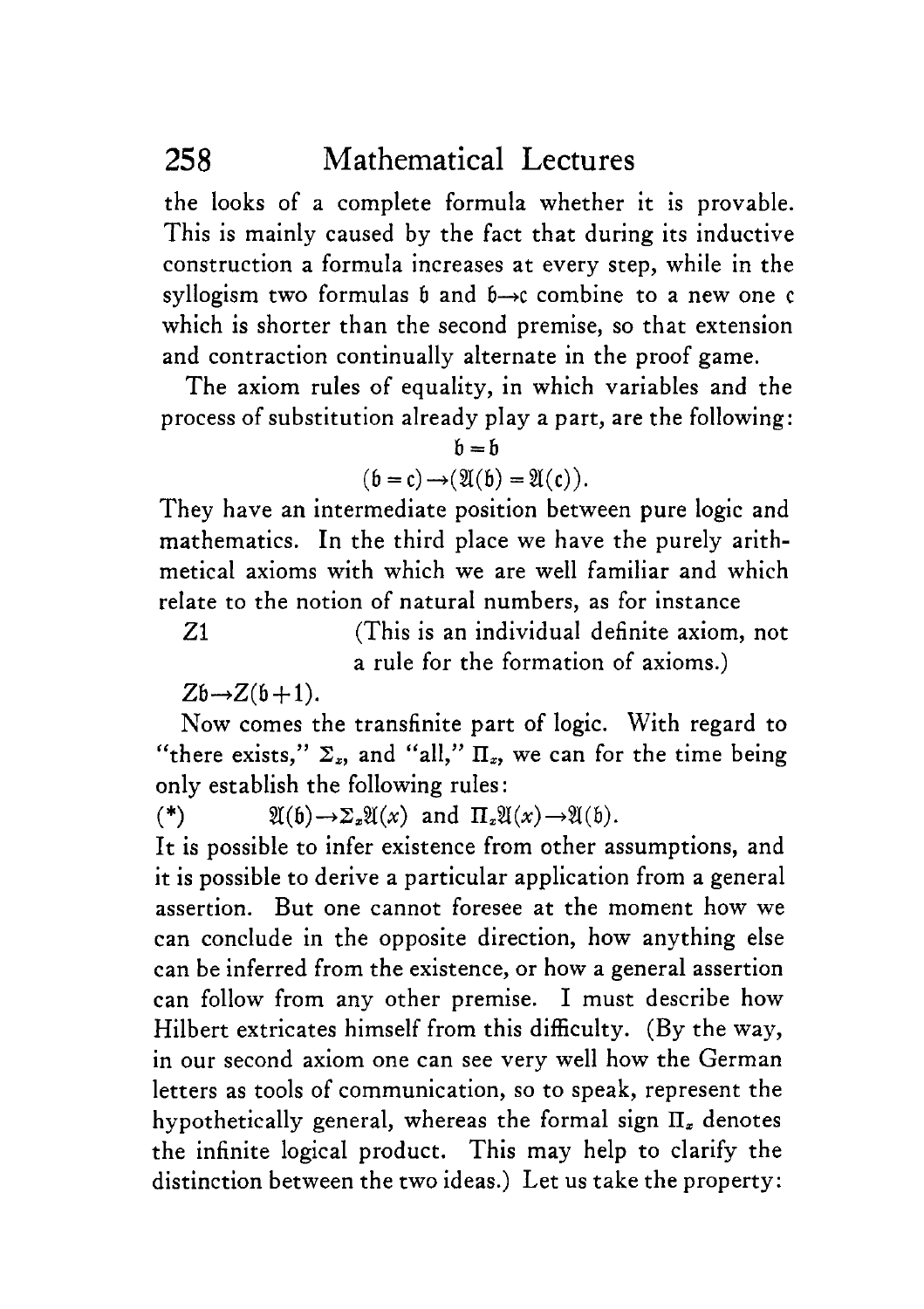$f(x)$  is honest" to be  $\mathfrak{A}(x)$ . If, in opposition to Brouwer, one appeals to the alternative that there must either be an honest man or that all men are dishonest, then an Aristides, who is the representative of honesty, can be found who is established to be honest if any man is honest. In the first case we choose for Aristides one of the honest men that exist, and in the second case an arbitrary one. But in order to be able to construct this Aristides, this representative, for every property, not only honesty, that is for every formula containing one single free variable *x,* we imagine that we have a divine automaton which accomplishes this task; when we insert the property *8* into it, it produces the desired representative *pz8* which is sure to have the property *8*  if there is any individual of this kind.  $\rho_z$  is an integration sign. If we had an automaton like this at our disposal we would be free from the troubles caused by "all" and "any"; but of course the belief in its existence is pure nonsense. Mathematics, however, behaves as though it did exist. That can be expressed in an axiom rule, and the establishment of this rule is legitimate in formalized mathematics, provided its application does not lead to contradictions.

Thus we now add the following rules to (\*):

 $\Sigma_z \mathfrak{A}(x) \rightarrow \mathfrak{A}(\rho_x \mathfrak{A}), \ \mathfrak{A}(\rho_x(\neg \mathfrak{A})) \rightarrow \Pi_z \mathfrak{A}(x).$ <sup>1</sup> Naturally they do not accomplish the same as the fictitious automaton, for it does not divulge what  $\rho_x\mathfrak{A}$  is for a given formula  $\mathfrak{A}$ . Only in special cases a formula like  $\rho_x \mathfrak{A} = 1$  can result as final formula of a proof which starts from the axioms.

Now a few words concerning the second difficulty of transfinite character, the objectivation of properties.  $\mathfrak{X}(x)$  being an arbitrarily given property, a formula involving the free variable *x,* the creation and existence of a new thing, the <sup>1</sup>If  $\mathfrak{A}(x)$  is "x is honest," then,  $\mathfrak{A}(\rho_x(\infty\mathfrak{A}))\rightarrow\text{II}_x\mathfrak{A}(x)$  means "If the representative, *p,(-%),* of dishonesty **is** honest, then all men are honest."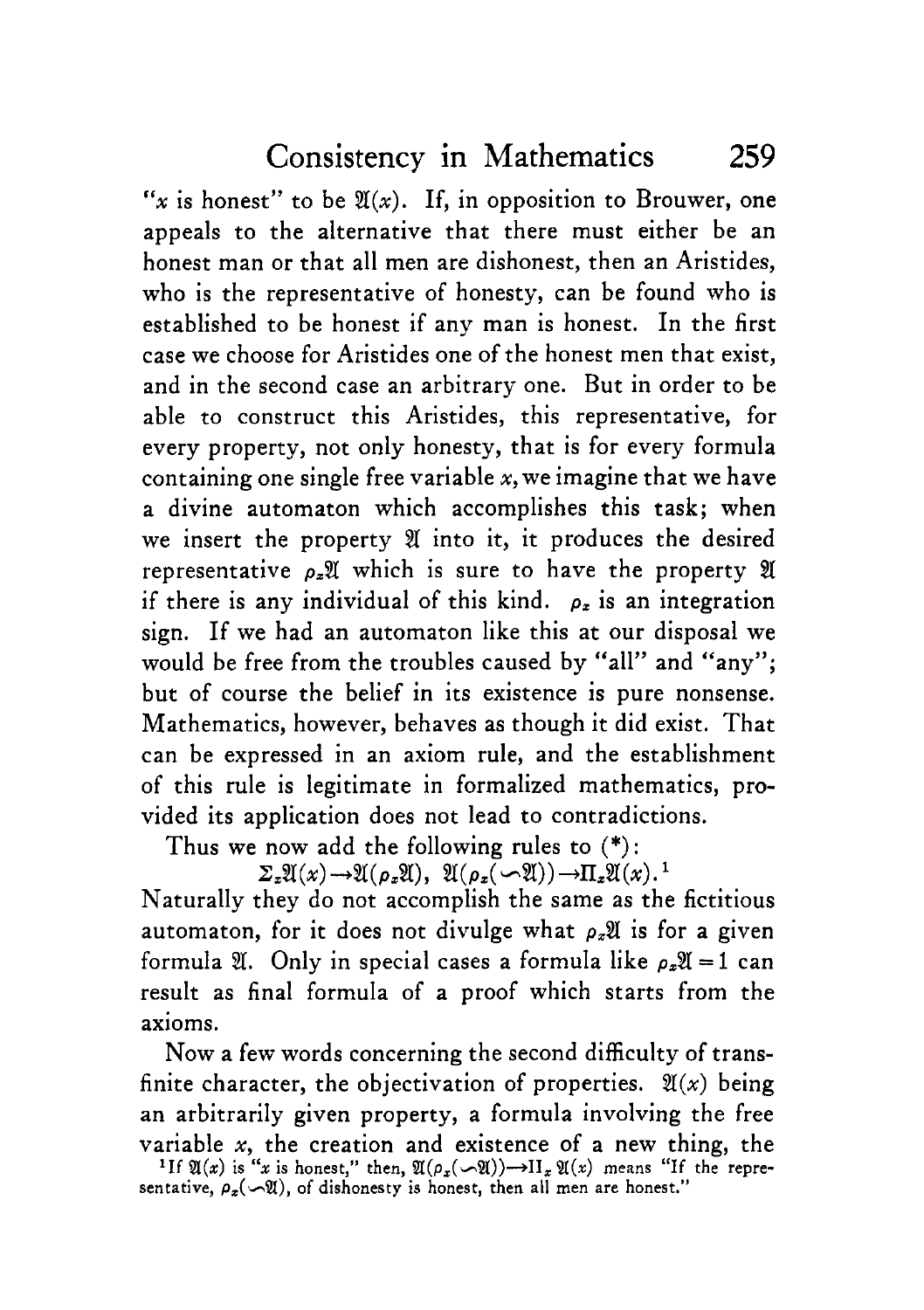"set" y, such that the proposition  $\mathfrak{A}(x)$  is equivalent to *xey,* must be expressed by a formal axiomatic rule:

 $\Sigma_u \Pi_x$  { $(x \in v) = \mathfrak{A}(x)$  }.

But it soon becomes evident that its application irrevocably leads to a contradiction. For classical analysis the limitation of the argument *x* to the domain of natural numbers is, however, sufficient; so that we establish the *transfinite rule for sets in the restricted form:* 

 $\Sigma_v \Pi_x \{Z_x \rightarrow ((x \in v) = \mathfrak{A}(x))\}.$ 

This rule is qualified to overcome the Russell types, just as the transfinite logical axioms guarantee the free manipulation of "all" and "any" prohibited by Brouwer for actual thinking.

I should now like to go into a short discussion of the consistency proof. The attempts to secure it have revealed the vicious circle character of mathematics to its full extent. Only after we have brought it to light completely can we succeed in finding the path that cuts through the circles and enables us to gain the insight that, despite the circles, no actual contradiction arises. This can be accomplished without trouble as long as the transfinite axioms are left aside. Under this restriction we are able to decide whether a normal formula is true or false by following its inductive construction. This on the one hand makes the indirect process of proof superfluous and on the other hand shows that it cannot lead to a contradiction. I indicate the rule by means of which we determine the truth-value *T* or *F,*  true or false, of normal formulas. **(A** formula which does not involve the transfinite symbols  $\Sigma_z$ ,  $\Pi_z$ ,  $\rho_z$ , may be called a finite one). *a)* We always assign the value *F* to a basic formula, that is, to an individual constant or a variable. (It is of course immaterial whether we here decide in favor of *T* or *F*).  $\beta$ ) A derived formula begins with a sign of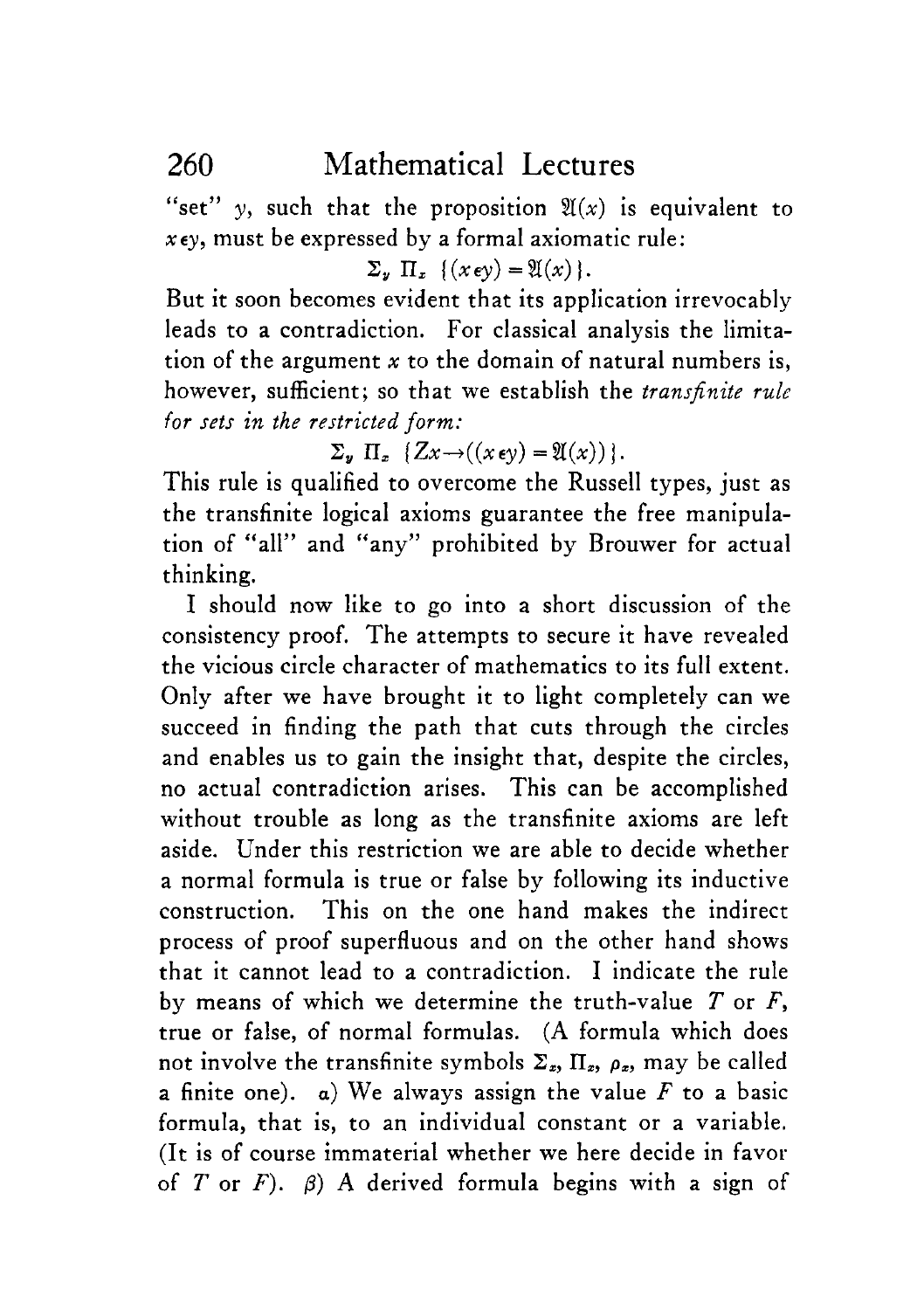#### Consistency in Mathematics 261

integration or operation. In the first case-let us be magnanimous-we shall always assign to it the value *T,* likewise in the second case if the operation sign is not one of the following six:  $\sim \vee 8$   $\rightarrow$  = *Z*. The evaluation of derived formulas beginning with one of these signs shall take place

|                   |  | communes beginning with one of these signs share tane<br>according to the following instructions: |     |             |                                             |       |              |
|-------------------|--|---------------------------------------------------------------------------------------------------|-----|-------------|---------------------------------------------|-------|--------------|
| $\left( 1\right)$ |  |                                                                                                   | (2) |             |                                             |       |              |
|                   |  |                                                                                                   |     |             | $\mathfrak{b}\mathbin{\sqrt{\mathfrak{c}}}$ | b & c | h→c          |
|                   |  |                                                                                                   |     |             | $\boldsymbol{\tau}$                         |       |              |
| F                 |  |                                                                                                   |     |             |                                             |       | F            |
|                   |  |                                                                                                   | F   | $\bm{\tau}$ |                                             | F     | $\pmb{\tau}$ |
|                   |  |                                                                                                   |     |             |                                             |       |              |

(3)  $b = c$  shall have the value *T* only when the two formulas **<sup>b</sup>**and c agree completely, and that again must be verified on their structure step by step. **(4) A** formula Zb shall have the value *T* if no other signs except  $\sigma$  and 1 occur in the formula b. This rule constitutes our *rational evaluation.*  It satisfies the following conditions:

- $(1)$ Every *finite* axiom has the value *T*;
- **(2)**  If  $\mathfrak b$  and  $\mathfrak b\rightarrow c$  have the value *T*,  $\mathfrak c$  also has the value *T*.
- **(3)**  If b has the value  $T$ ,  $\sim$  b has the value  $F$ .

It follows that a proof which avails itself of finite axioms only consists entirely of formulas having the value *T.* If therefore a certain proof of such a kind ends with b, b has the value *T* and  $\sim b$  the value *F*; it is thus impossible for any other proof of the same kind to end with  $\sim b$ .

This argument may give you the impression that you are being mocked by a farce. But that is due to the fact that mathematics and mathematical proof are a farce as long as the transfinite axioms do not enter into the game. The formula  $b \rightarrow c$  is always evaluated *after* **b** and c have been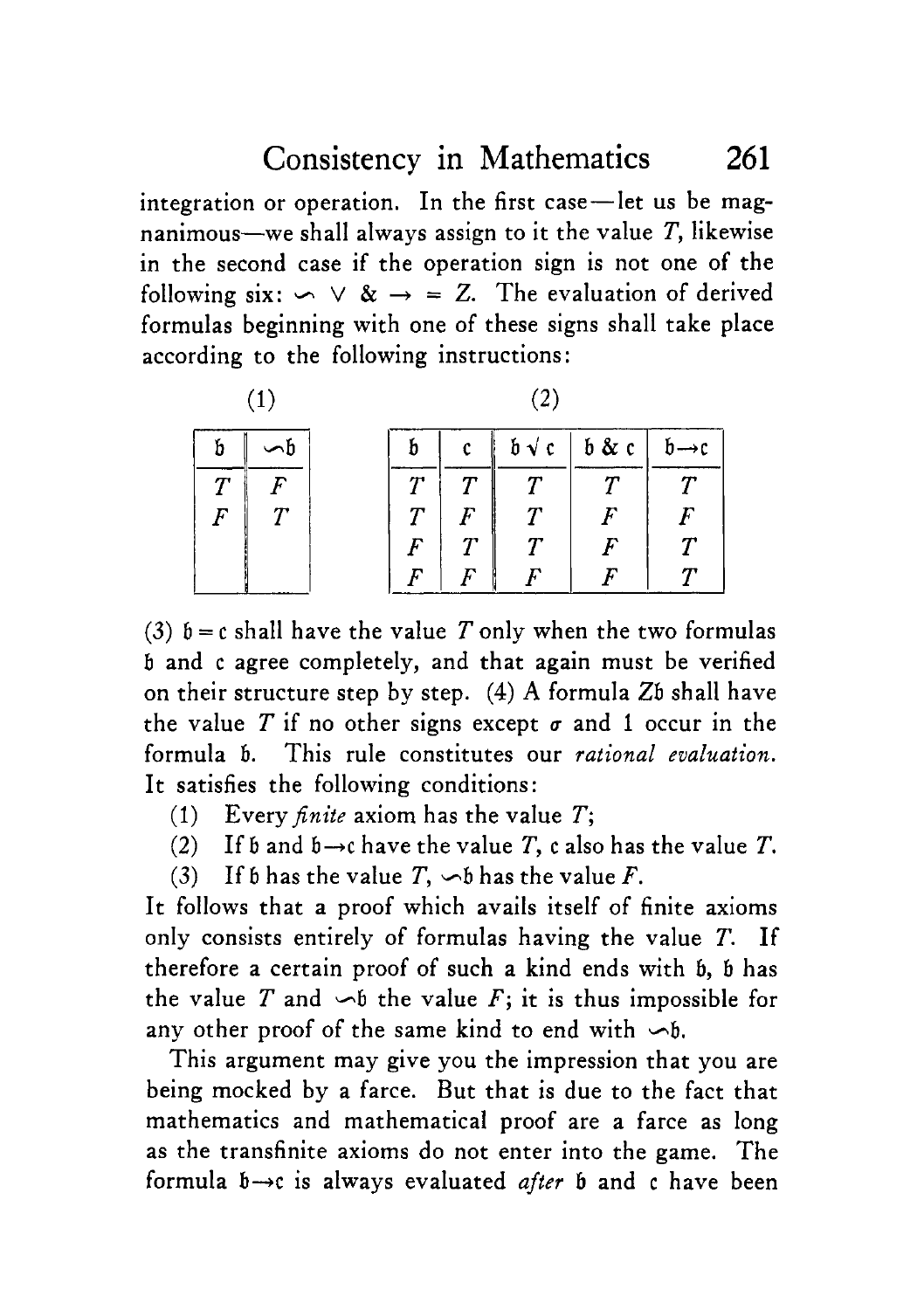assigned truth-values. In the figure of the syllogism, this relation is inverted. We see from this that the syllogism is powerless without the transfinite axioms; the results it produces are much more easily reached by direct insight, that is, by the calculation of the value of the final formula as determined by its construction according to our evaluation rule. The syllogism would not save mathematics from being an immense tautology, but the transfinite is the vehicle which carries us beyond the domain of what is immediately conceivable.

Let us now add the transfinite logical axioms. It is convenient to use our four axioms separately in building up mathematics, but for the consistency proof it is more suitable to replace them by a single one in which their entire force is concentrated :

 $(\infty)$   $\mathfrak{A}(h) \rightarrow \mathfrak{A}(\mathfrak{a}^* \mathfrak{A})$ 

and to use only the transfinite symbol  $\rho_z$  instead of our three,  $\rho_z$ ,  $\Sigma_z$ ,  $\Pi_z$ . It is surely out of the question to arrange the descriptive valuation rule in such a manner that we can be assured that all possible axioms formed according to the rule  $(\infty)$  receive the value *T*; this signifies that the insight into true and false has here come to an end. However, less than this is sufficient for the consistency proof. We assume that two proofs are concretely given which lead to a formula **<sup>b</sup>**and its negation *4.* Let the axioms, given explicitly and containing nothing undetermined, which are used in these two proofs, be briefly designated by

 $(\uparrow)$   $\qquad \qquad$   $\qquad$   $\qquad$   $\qquad$   $\qquad$   $\qquad$   $\qquad$   $\qquad$   $\qquad$   $\qquad$   $\qquad$   $\qquad$   $\qquad$   $\qquad$   $\qquad$   $\qquad$   $\qquad$   $\qquad$   $\qquad$   $\qquad$   $\qquad$   $\qquad$   $\qquad$   $\qquad$   $\qquad$   $\qquad$   $\qquad$   $\qquad$   $\qquad$   $\qquad$   $\qquad$   $\qquad$   $\qquad$   $\qquad$   $\qquad$ 

In order to convince oneself that the situation assumed above cannot possibly come to pass it suffices to find an evaluation which is "correct within **6."** I mean by this that the rule of evaluation shall satisfy the conditions **(2)** and (3) as before, but instead of (1) **we** shall only require that *thc*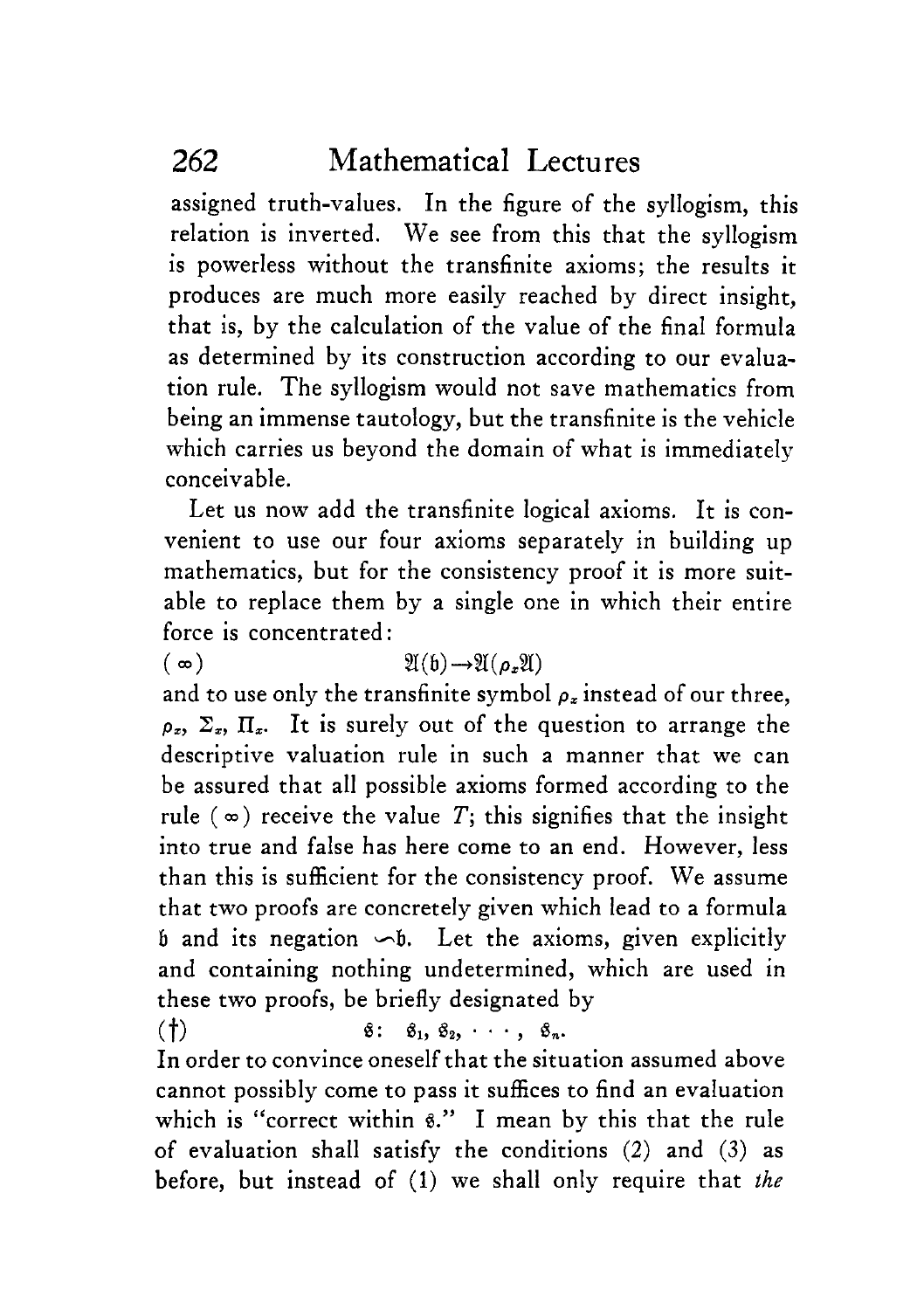*few axioms of our set 8 shall have the truth value* T. This "artificial evaluation" will naturally depend on that system **6.** Stated more precisely, our problem **is** *to construct by means of a definite universal method an evaluation for any set* **1** *of arbitrary, but explicitly given, axioms* (t), *which is correct within 8.* 

I here consider the simplest case of all: wherever the transfinite symbol *p* occurs in those particular cases of the rule  $(\infty)$  which are contained in our given set  $\theta$  it shall contain the same index *x* and it shall always govern the *same* definite *finite* formula *Q (6* of course contains only *x* as a free variable). If you like you may call this property *Q* "honesty." Let b be a given finite normal formula; we try whether b can be used as representative of  $\mathfrak{C}$  - as "Aristides;" i.e., we replace  $\rho_{\tau} \mathfrak{C}$ , wherever it occurs, by  $\mathfrak{b}$ . By this process there arises from an arbitrary formula c the "reduced formula" *c\*.* We call this "the reduction b" and give to *<sup>c</sup>* the value  $T$  or  $F$  according as the reduced formula  $\hat{c}$  is given the value Tor *F* by the rational evaluation. The only point which is to be tested is whether the special cases of the transfinite axiom rule  $(\infty)$  which occur in the system  $\hat{\beta}$ are given the value T. They contain, by assumption, *<sup>p</sup>* only in the same combination  $\rho_{\varepsilon}(\mathcal{E})$ ; let them be the following (A)  $\mathfrak{C}(b_i) \rightarrow \mathfrak{C}(\rho_x \mathfrak{C})$   $(i=1, 2, \cdots, h)$  $b_1, b_2, \dots, b_h$  need not be finite, but can themselves contain the transfinite symbol  $\rho$  in the combination  $\rho_{\alpha} \mathfrak{C}$ .

We try for luck the reduction 1 and the corresponding evaluation; the reduction symbol  $\sim$  may now refer to this case. The original mathematical object 1, Adam, shall be our Aristides. The formulas  $(A)$  are changed into  $(\hat{A})$  by this reduction:  $\mathfrak{C}(\hat{\mathfrak{b}}_i) \rightarrow \mathfrak{C}(1)$ . We distinguish between several cases. The most favorable is that in which Adam stands the test, in which the finite formula  $\mathfrak{C}(1)$  is true, i.e., is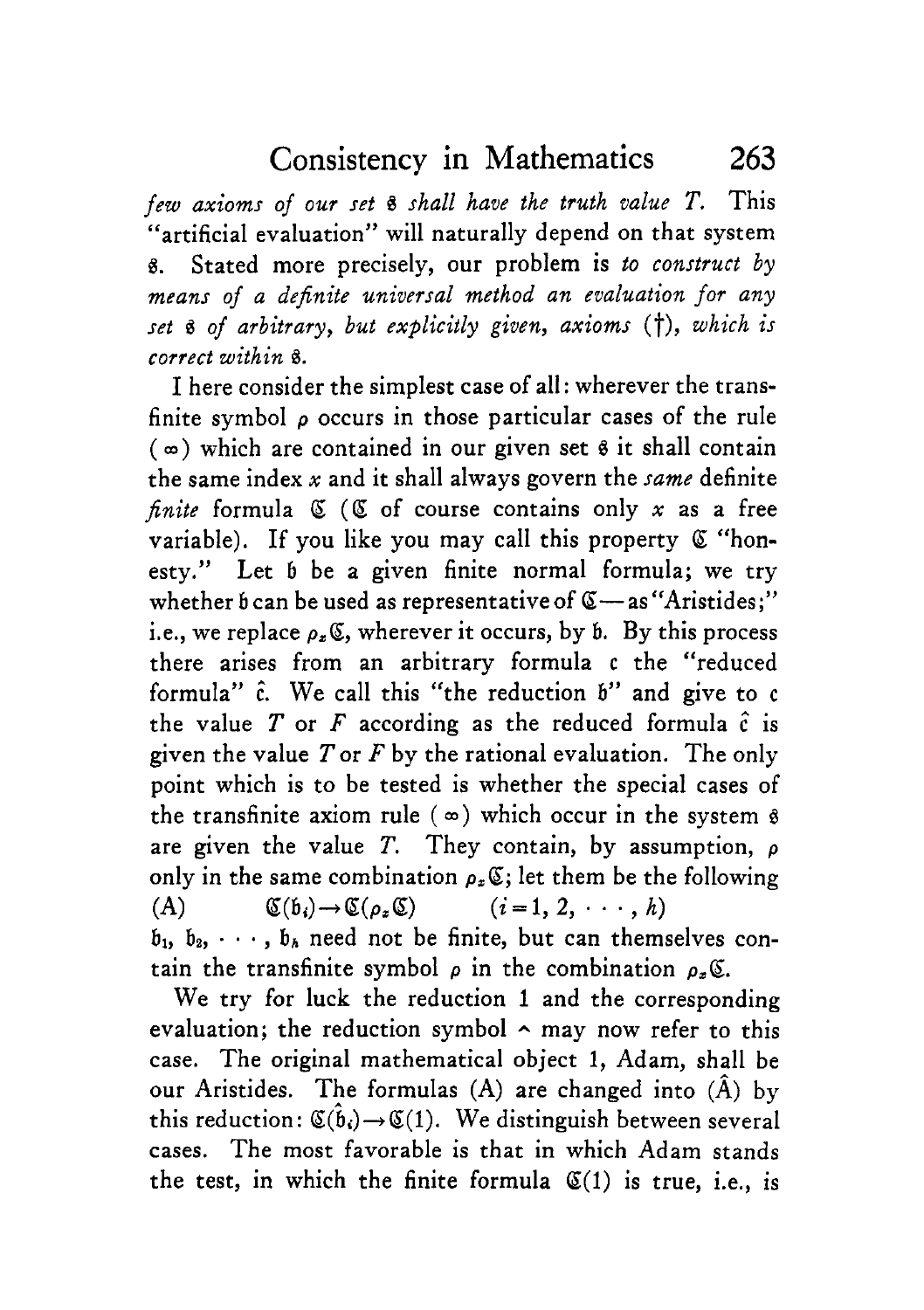given the truth-value  $T$  in the rational evaluation. If, however,  $\mathfrak{C}(1)$  is false, if Adam is a scoundrel, our first unhappy choice does no harm provided none of the finite formulas  $(B)$ have the value *T:* both sides of these relations have then the value *F,* and then themselves have therefore the value *T.*  It may have been absurd to choose 1 as the representative of Q from the standpoint of absolute truth; Adam is dishonest and in spite of that there may be honest men. But it need not disturb us if none of the few definite people  $\hat{b}_1, \hat{b}_2, \dots, \hat{b}_k$  with whom we are now dealing in these axioms, are not scoundrels. The only case in which our evaluation 1 does not lead to our goal is that in which  $\mathfrak{C}(1)$  is false but one of the finite formulas (B), e.g.  $\mathfrak{C}(\hat{\mathfrak{b}}_1)$  is true. In this case, however, we possess a legitimate representative of the property  $\mathfrak{C}$  in  $\hat{b}_1$ . Thereupon we reject the first process of property  $\in$  in  $\eta$ . Thereupon we refect the first process of<br>reduction and instead of it perform a second one  $\hat{b}_1$ , i.e., we replace  $\rho$ -C wherever it occurs by  $\hat{b}_1$ . So if the first reduction chosen at random fails, its very failure gives us automatically another reduction which leads us to our goal.  $\mathfrak{C}(\hat{\mathfrak{b}}_1), \quad \mathfrak{C}(\hat{\mathfrak{b}}_2), \cdots, \quad \mathfrak{C}(\hat{\mathfrak{b}}_n)$ 

But we only stand at the very beginning of the complications that can arise.  $\rho$  can combine with different  $\mathfrak{A}'$ 's to  $\rho$ <sub>z</sub> $\mathfrak{A}$ , the  $\mathfrak{A}'$ 's can again contain this transfinite symbol, so that the *p's* are heaped onto one another. When a certain reduction fails, the failure does automatically furnish a new reduction which is successful *there* where the original one failed. But in return for that it will in general go wrong with regard to those axioms of the set **e,** for which the first one worked; so that on the whole we are not at all sure that this auto-correction really produces an improvement. The point to be proved is that one does not turn about in a circle, but that after a number of steps of successive corrections which can be indicated at the outset, a reduction